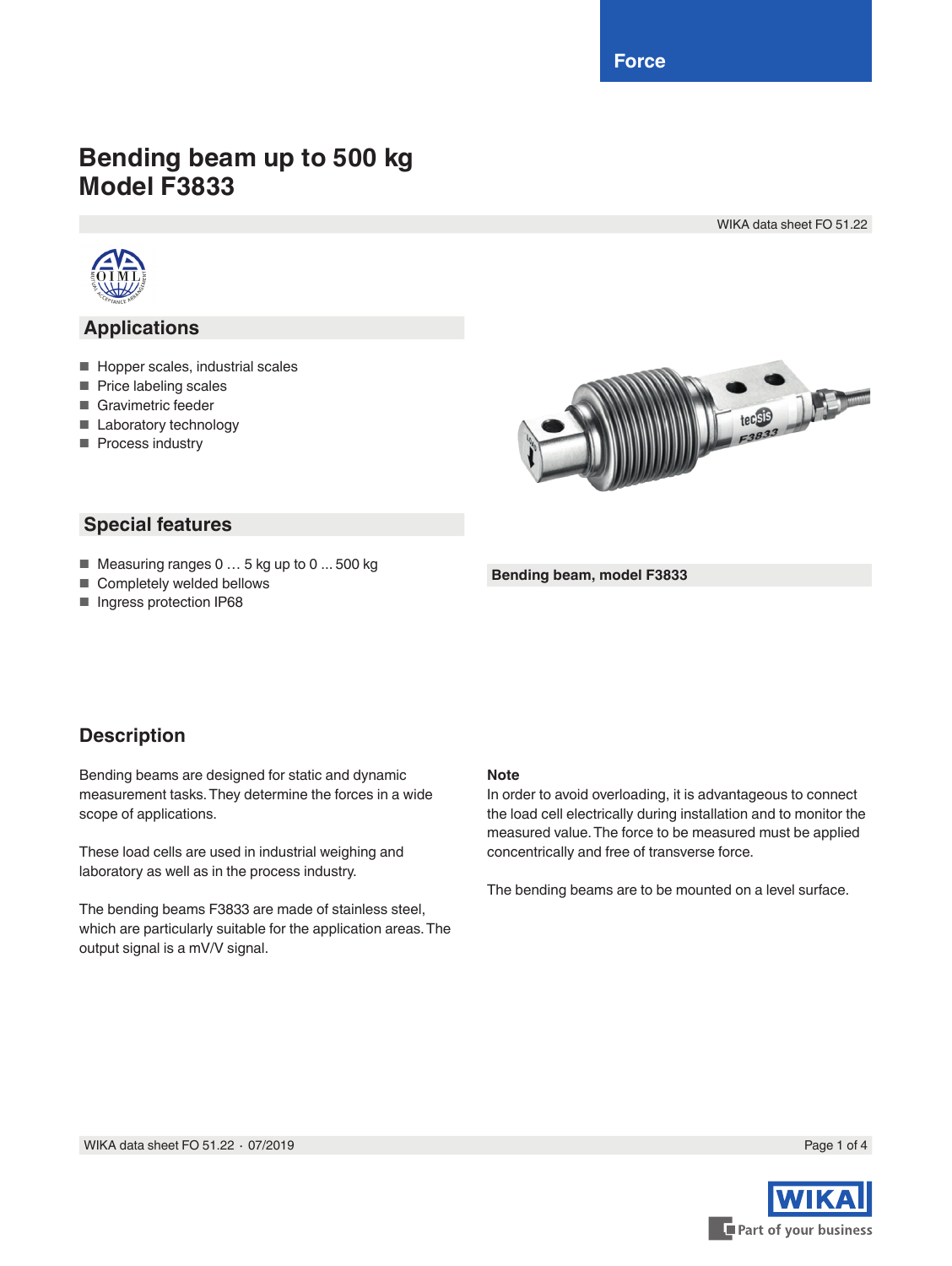# **Specifications in accordance with VDI/VDE/DKD 2638**

| 5/10/20/30/40/50/75/100/150/200/250/300/500                                                                  |
|--------------------------------------------------------------------------------------------------------------|
| $\pm$ 0.02 % F <sub>nom</sub>                                                                                |
| $±0.03\% F_{nom}$                                                                                            |
| $\leq \pm 0.02$ % F <sub>nom</sub>                                                                           |
| $\pm 2\%$ F <sub>nom</sub>                                                                                   |
| $\leq \pm 0.03$ %/10 °C                                                                                      |
| $\leq \pm 0.03$ %/10 °C                                                                                      |
| 150 % F <sub>nom</sub>                                                                                       |
| 200 % F <sub>nom</sub>                                                                                       |
| Stainless steel                                                                                              |
| $-10+60$ °C                                                                                                  |
| $-20+80$ °C                                                                                                  |
| $385 \pm 10 \Omega$                                                                                          |
| $350 \pm 5 \Omega$                                                                                           |
| $\geq 5,000$ MQ/DC 100 V                                                                                     |
| $2.0 \pm 1 \%$ mV/V                                                                                          |
| Cable $\varnothing$ 5 x 3,000 mm                                                                             |
| 10 V (max. 15 V)                                                                                             |
| <b>IP68</b>                                                                                                  |
| 0.6                                                                                                          |
| Nominal loads from 050 kg to 0250 kg acc. OIML R60 - Edition 2000 (E) with<br>accuracy class C3 certificated |
|                                                                                                              |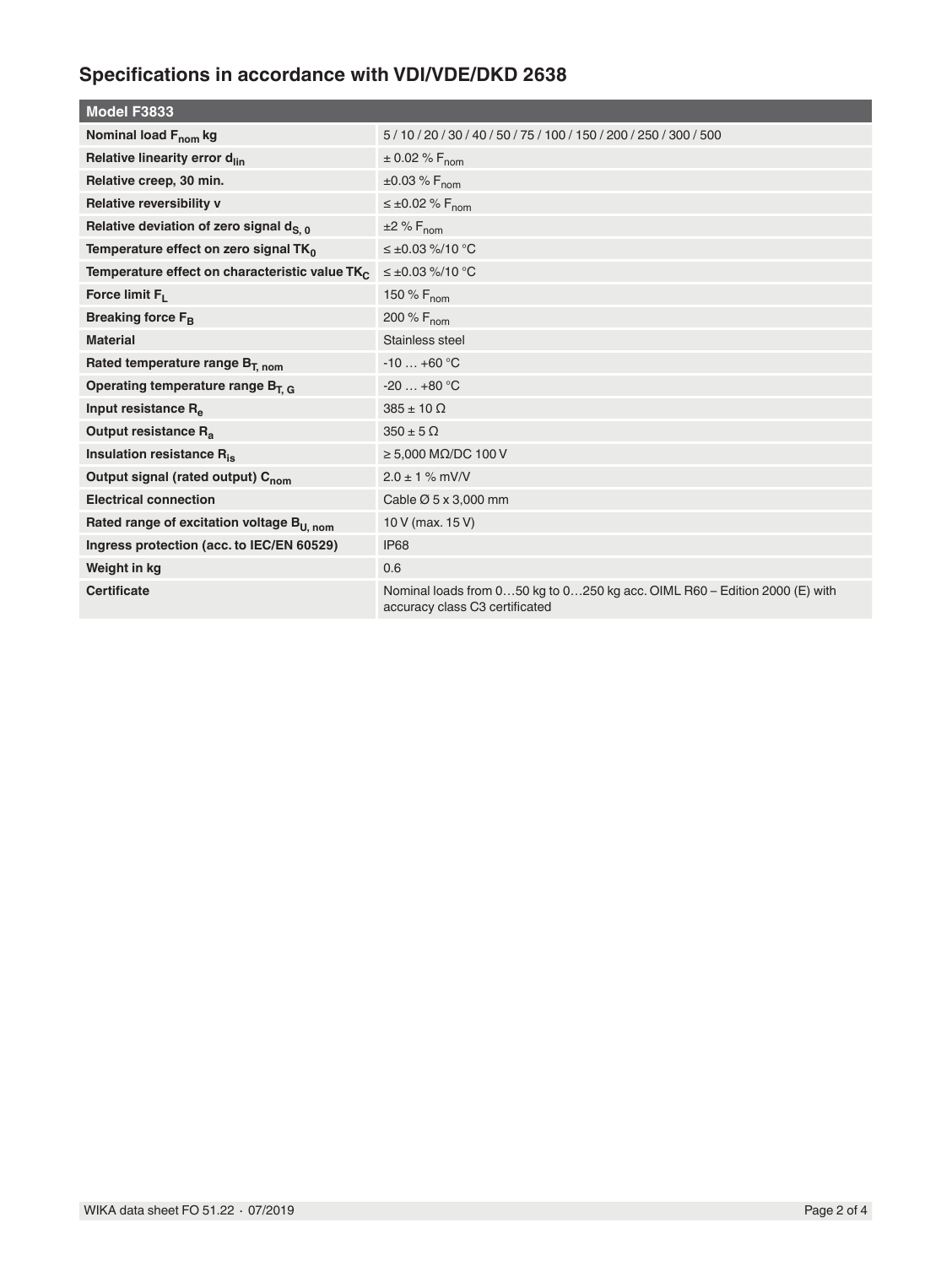# **Dimensions in mm**



| <b>Nominal load</b><br>in kg                     | Dimensions in mm |
|--------------------------------------------------|------------------|
|                                                  | D                |
| 5/10/20/30/40/50/75/8.2<br>100 / 150 / 200 / 250 |                  |
| 300/500                                          | 10.2             |

# **Pin assignment**

| <b>Electrical connection</b> |              |
|------------------------------|--------------|
| Excitation voltage $(+)$     | Red          |
| Excitation voltage (-)       | <b>Black</b> |
| Signal $(+)$                 | Green        |
| Signal (-)                   | White        |
| Screen $\circledast$         | Screen       |